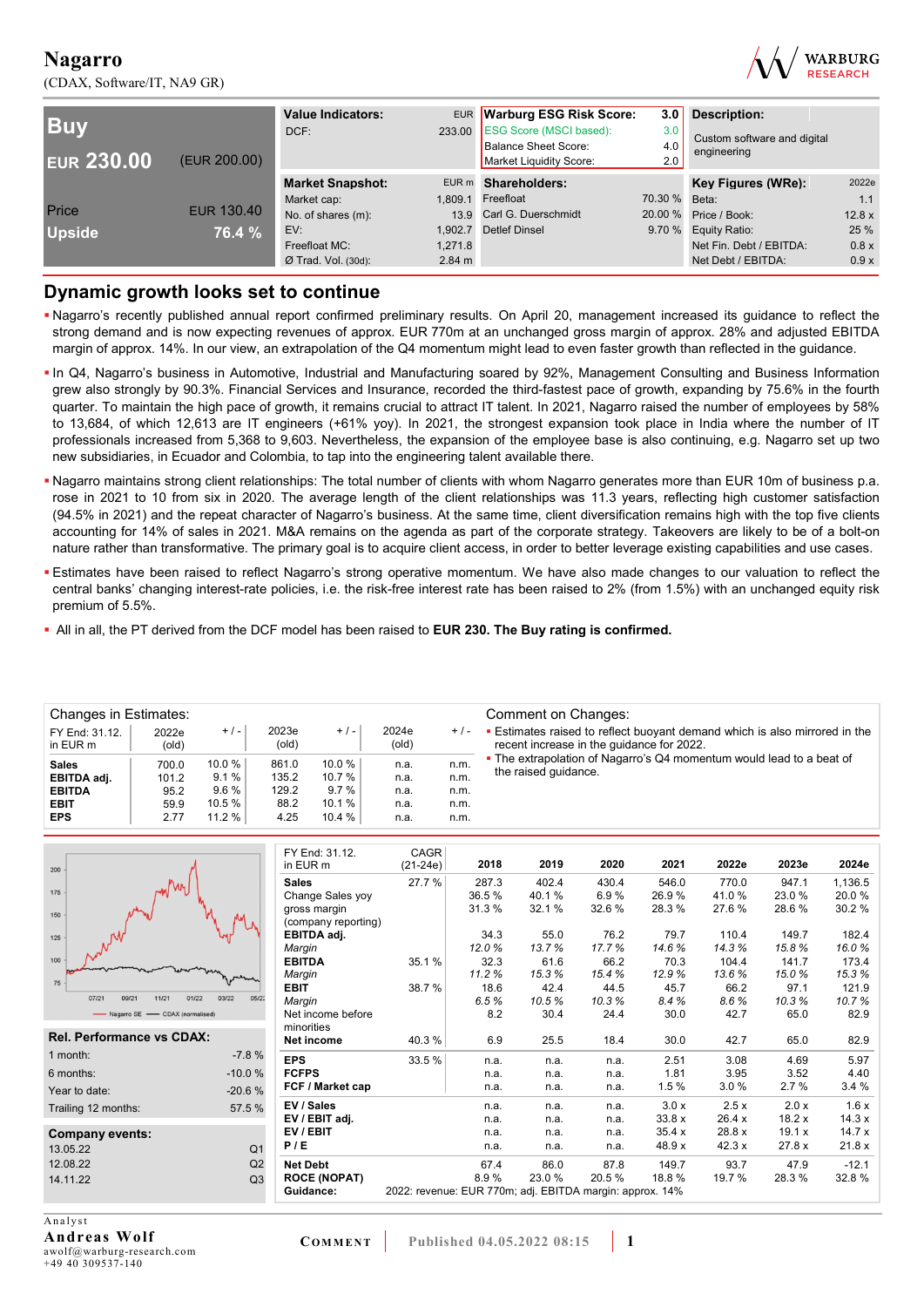





## **Company Background**

- Nagarro provides technology and custom software development services for digital transformation,...
- ...with a focus on disruptive technologies such as artificial intelligence, big data, and internet of things.
- Complementary business fields such as managed services, e-commerce solutions or ERP consulting complete the offering.
- While the majority of revenue is generated in higher price countries, Nagarro is able to serve this demand with access to experts in regions associated with lower costs.

## **Competitive Quality**

- Nagarro is a trusted and valued digitalisation partner developing tailor-made software to achieve competitive differentiation for its clients.
- Technological focus and expertise position the company as an IT engineering expert rather than a consulting or services company.
- Proprietary software Ginger supports collaboration, a decentralised organisational structure which provides access to IT talent and enables Nagarro to serve both, small and large companies around the globe.
- Organizational design and processes allow Nagarro to cross-fertilize knowledge across the global organisation and adapt quickly to new technologies and client needs with lean and agile teams and short time-to-market.
- Access to scarce IT specialists: Nagarro's approx. 8,000 IT experts e.g. in India, China or Romania have a strong footprint in futureoriented technologies such as cloud, AI, IoT, deep learning or big data.

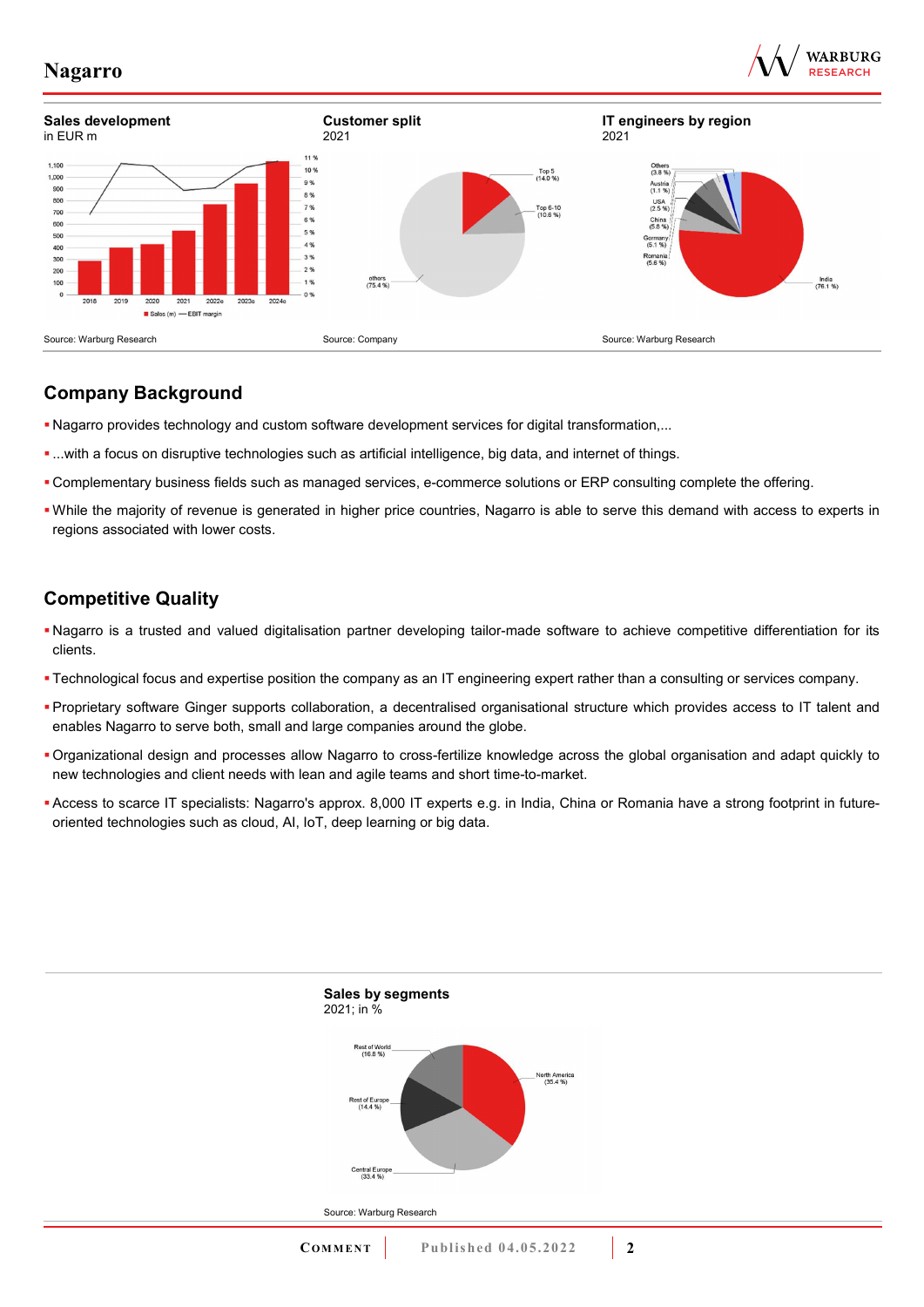

| DCF model                      |        |                          |                           |         |         |         |           |                              |                            |         |             |                   |                       |             |
|--------------------------------|--------|--------------------------|---------------------------|---------|---------|---------|-----------|------------------------------|----------------------------|---------|-------------|-------------------|-----------------------|-------------|
|                                |        | Detailed forecast period |                           |         |         |         |           |                              | <b>Transitional period</b> |         |             |                   |                       | Term. Value |
| Figures in EUR m               | 2022e  | 2023e                    | 2024e                     | 2025e   | 2026e   | 2027e   | 2028e     | 2029e                        | 2030e                      | 2031e   | 2032e       | 2033e             | 2034e                 |             |
| Sales                          | 770.0  | 947.1                    | 1,136.5                   | 1,363.8 | 1,620.2 | 1,906.5 | 2,223.3   | 2,570.4                      | 2,947.7                    | 3,354.4 | 3.789.5     | 4,251.5           | 4,336.5               |             |
| Sales change                   | 41.0%  | 23.0%                    | 20.0%                     | 20.0%   | 18.8%   | 17.7%   | 16.6%     | 15.6%                        | 14.7%                      | 13.8%   | 13.0%       | 12.2%             | 2.0%                  | 2.0%        |
| <b>EBIT</b>                    | 66.2   | 97.1                     | 121.9                     | 143.2   | 170.1   | 200.2   | 233.4     | 269.9                        | 309.5                      | 352.2   | 397.9       | 446.4             | 455.3                 |             |
| EBIT-margin                    | 8.6%   | 10.3%                    | 10.7%                     | 10.5%   | 10.5%   | 10.5%   | 10.5%     | 10.5%                        | 10.5%                      | 10.5%   | 10.5%       | 10.5%             | 10.5%                 |             |
| Tax rate (EBT)                 | 28.0%  | 28.0%                    | 28.0%                     | 32.0%   | 32.0%   | 32.0%   | 32.0%     | 32.0%                        | 32.0%                      | 32.0%   | 32.0%       | 32.0%             | 32.0%                 |             |
| <b>NOPAT</b>                   | 47.6   | 69.9                     | 87.8                      | 97.4    | 115.7   | 136.1   | 158.7     | 183.5                        | 210.5                      | 239.5   | 270.6       | 303.6             | 309.6                 |             |
| Depreciation                   | 38.2   | 44.6                     | 51.5                      | 15.0    | 16.2    | 19.1    | 22.2      | 25.7                         | 29.5                       | 33.5    | 37.9        | 42.5              | 47.7                  |             |
| in % of Sales                  | 5.0%   | 4.7%                     | 4.5%                      | 1.1%    | 1.0%    | 1.0%    | 1.0%      | 1.0%                         | 1.0%                       | 1.0%    | 1.0%        | 1.0%              | 1.1%                  |             |
| Changes in provisions          | $-3.1$ | 1.0                      | 1.0                       | 1.8     | 2.0     | 2.3     | 2.5       | 2.7                          | 3.0                        | 3.2     | 3.4         | 3.7               | 0.7                   |             |
| Change in Liquidity from       |        |                          |                           |         |         |         |           |                              |                            |         |             |                   |                       |             |
| - Working Capital              | 4.4    | 23.7                     | 27.1                      | 12.4    | 26.9    | 30.1    | 33.3      | 36.5                         | 39.6                       | 42.7    | 45.7        | 48.5              | 8.9                   |             |
| - Capex                        | 5.9    | 7.2                      | 8.4                       | 15.0    | 17.8    | 21.0    | 24.5      | 28.3                         | 32.4                       | 36.9    | 41.7        | 46.8              | 47.7                  |             |
| Capex in % of Sales            | 0.8%   | 0.8%                     | 0.7%                      | 1.1%    | 1.1%    | 1.1%    | 1.1%      | 1.1%                         | 1.1%                       | 1.1%    | 1.1%        | 1.1%              | 1.1%                  |             |
| - Other                        | 27.7   | 34.1                     | 40.9                      | 0.0     | 0.0     | 0.0     | 0.0       | 0.0                          | 0.0                        | 0.0     | 0.0         | 0.0               | 0.0                   |             |
| Free Cash Flow (WACC<br>Model) | 44.7   | 50.6                     | 63.9                      | 86.8    | 89.2    | 106.4   | 125.8     | 147.3                        | 170.9                      | 196.7   | 224.5       | 254.5             | 301.4                 | 307         |
| PV of FCF                      | 44.7   | 47.0                     | 55.2                      | 69.7    | 66.6    | 74.0    | 81.3      | 88.5                         | 95.5                       | 102.1   | 108.4       | 114.2             | 125.8                 | 2,312       |
| share of PVs                   |        | 4.34 %                   |                           |         |         |         |           | 27.36 %                      |                            |         |             |                   |                       | 68.30 %     |
| Model parameter                |        |                          |                           |         |         |         |           | Valuation (m)                |                            |         |             |                   |                       |             |
| Derivation of WACC:            |        |                          | Derivation of Beta:       |         |         |         |           | Present values 2034e         |                            | 1,073   |             |                   |                       |             |
|                                |        |                          |                           |         |         |         |           | <b>Terminal Value</b>        |                            | 2,312   |             |                   |                       |             |
| Debt ratio                     | 7.00 % |                          | <b>Financial Strength</b> |         |         | 1.00    |           | <b>Financial liabilities</b> |                            |         | 246         |                   |                       |             |
| Cost of debt (after tax)       | 2.4 %  |                          | Liquidity (share)         |         |         | 1.10    |           | <b>Pension liabilities</b>   |                            |         | 10          |                   |                       |             |
| Market return                  | 7.50 % |                          | Cyclicality               |         |         | 1.10    |           | Hybrid capital               |                            |         | 0           |                   |                       |             |
| Risk free rate                 | 2.00 % |                          | Transparency              |         |         | 1.10    |           | Minority interest            |                            |         | 0           |                   |                       |             |
|                                |        |                          | Others                    |         |         | 1.10    |           | Market val. of investments   |                            |         | $\mathbf 0$ |                   |                       |             |
|                                |        |                          |                           |         |         |         | Liquidity |                              |                            |         | 107         | No. of shares (m) |                       | 13.9        |
| <b>WACC</b>                    | 7.55 % |                          | <b>Beta</b>               |         |         | 1.08    |           | <b>Equity Value</b>          |                            | 3,235   |             |                   | Value per share (EUR) | 233.22      |

### **Sensitivity Value per Share (EUR)**

|                    | <b>Terminal Growth</b> |        |                                                           |        |                      |        |        |                  | Delta EBIT-margin |               |        |                                                   |        |                             |        |
|--------------------|------------------------|--------|-----------------------------------------------------------|--------|----------------------|--------|--------|------------------|-------------------|---------------|--------|---------------------------------------------------|--------|-----------------------------|--------|
| <b>Beta</b> WACC   | 1.25%                  |        | $1.50\%$ $1.75\%$ <b>2.00%</b> $2.25\%$ $2.50\%$ $2.75\%$ |        |                      |        |        | <b>Beta</b> WACC | -1.5 pp           | -1.0 pp       |        | $-0.5$ pp $+0.0$ pp $+0.5$ pp $+1.0$ pp $+1.5$ pp |        |                             |        |
| $1.28\quad 8.6\%$  | 175 06                 | 179.08 | 183.39                                                    | 188.04 | 193.05               | 198.48 | 204.38 | $1.28$ 8.6 %     | 15684             | 167.24        | 177.64 | 188.04                                            | 198.44 | 208.84                      | 219.24 |
| $1.18$ 8.1 %       | 192.72                 | 197.63 | 202.93                                                    |        | 208.66 214.90 221.69 |        | 229.12 | $1.18$ 8.1 %     | 174 38            | 185.81        | 197.24 |                                                   |        | 208.66 220.09 231.52 242.95 |        |
| $1.13 \quad 7.8\%$ | 202.63                 | 208.08 | 213.98                                                    |        | 220.39 227.37        | 235.01 | 243.41 | 1.13 $7.8\%$     | 184 35            | 196.36        |        | 208.38 220.39 232.40 244.41                       |        |                             | 256.42 |
| $1.08$ 7.6 %       | 213.38                 | 219.44 |                                                           |        | 226.03 233.22 241.07 | 249.71 | 259.25 | $1.08$ 7.6 %     | 195 27            | 207.92 220.57 |        |                                                   |        | <b>233.22</b> 245.86 258.51 | 271.16 |
| $1.03$ $7.3\%$     | 225.07                 | 231.84 | 239.23 247.31                                             |        | 256.20               | 266.00 | 276.89 | $1.03$ $7.3\%$   | 207 27            | 220.62        | 233.97 | 247.31                                            | 260.66 | 274.01                      | 287.35 |
| $0.98$ 7.1 %       | 237 83                 |        | 245.42 253.73 262.87                                      |        | 272.95 284.15        |        | 296.64 | $0.98$ 7.1 %     | 220.51            | 234.63        |        | 248.75 262.87                                     |        | 276.99 291.10               | 305.22 |
| $0.88\quad 6.6\%$  | 267.14                 | 276.81 | 287.47                                                    |        | 299.32 312.53        | 327.38 | 344.18 | $0.88$ 6.6 %     | 251.55            | 267.47        | 283.39 |                                                   |        | 299.32 315.24 331.16 347.08 |        |
|                    |                        |        |                                                           |        |                      |        |        |                  |                   |               |        |                                                   |        |                             |        |

**- Slight EBIT margin expansion anticipated** 

Other: IFRS 16 impact in the detailed forecast. Depreciation and capex at same levels thereafter.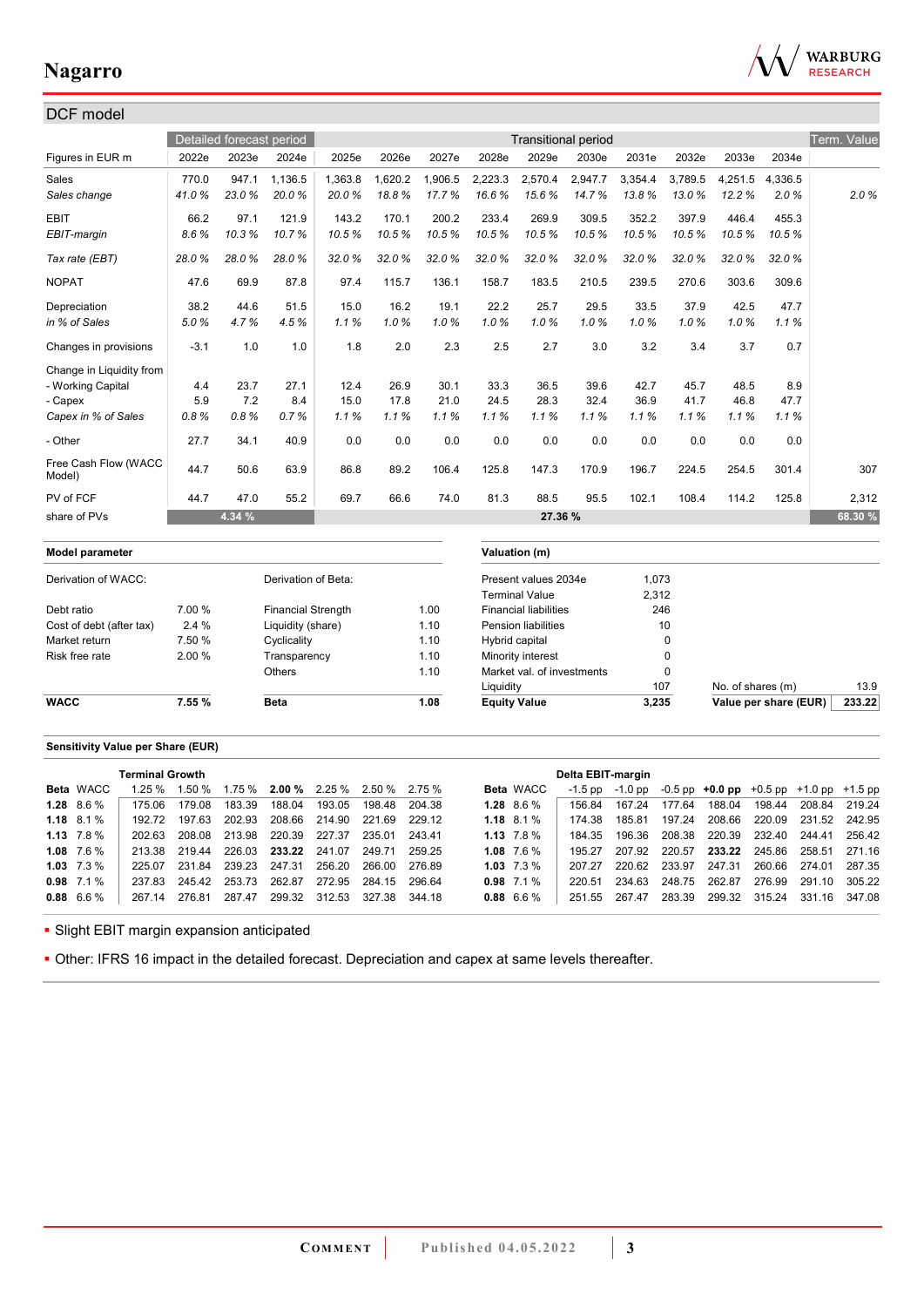

# Valuation

|                                     | 2018 | 2019 | 2020 | 2021    | 2022e   | 2023e  | 2024e  |
|-------------------------------------|------|------|------|---------|---------|--------|--------|
| Price / Book                        | n.a. | n.a. | n.a. | 15.2x   | 12.8x   | 8.9x   | 6.3x   |
| Book value per share ex intangibles | n.a. | n.a. | n.a. | $-5.90$ | $-2.64$ | 1.96   | 7.94   |
| EV / Sales                          | n.a. | n.a. | n.a. | 3.0 x   | 2.5x    | 2.0x   | 1.6x   |
| EV / EBITDA                         | n.a. | n.a. | n.a. | 23.0x   | 18.2x   | 13.1 x | 10.4x  |
| EV / EBIT                           | n.a. | n.a. | n.a. | 35.4 x  | 28.8 x  | 19.1 x | 14.7x  |
| EV / EBIT adj.*                     | n.a. | n.a. | n.a. | 33.8x   | 26.4 x  | 18.2x  | 14.3x  |
| $P$ / FCF                           | n.a. | n.a. | n.a. | 67.9x   | 33.0x   | 37.1 x | 29.6x  |
| P/E                                 | n.a. | n.a. | n.a. | 48.9 x  | 42.3 x  | 27.8 x | 21.8x  |
| $P / E$ adj.*                       | n.a. | n.a. | n.a. | 48.9 x  | 42.3 x  | 27.8x  | 21.8 x |
| Dividend Yield                      | n.a. | n.a. | n.a. | n.a.    | n.a.    | n.a.   | n.a.   |
| FCF Potential Yield (on market EV)  | n.a. | n.a. | n.a. | 2.5%    | 2.8%    | 4.0%   | 5.1%   |
| *Adjustments made for: -            |      |      |      |         |         |        |        |

| <b>Company Specific Items</b>    |        |        |        |        |       |        |       |  |  |  |  |  |
|----------------------------------|--------|--------|--------|--------|-------|--------|-------|--|--|--|--|--|
|                                  | 2018   | 2019   | 2020   | 2021   | 2022e | 2023e  | 2024e |  |  |  |  |  |
| gross profit (company reporting) | 89.9   | 129.1  | 140.2  | 154.4  | 212.9 | 270.9  | 343.2 |  |  |  |  |  |
| gross margin (company reporting) | 31.3 % | 32.1 % | 32.6 % | 28.3 % | 276%  | 28.6 % | 30.2% |  |  |  |  |  |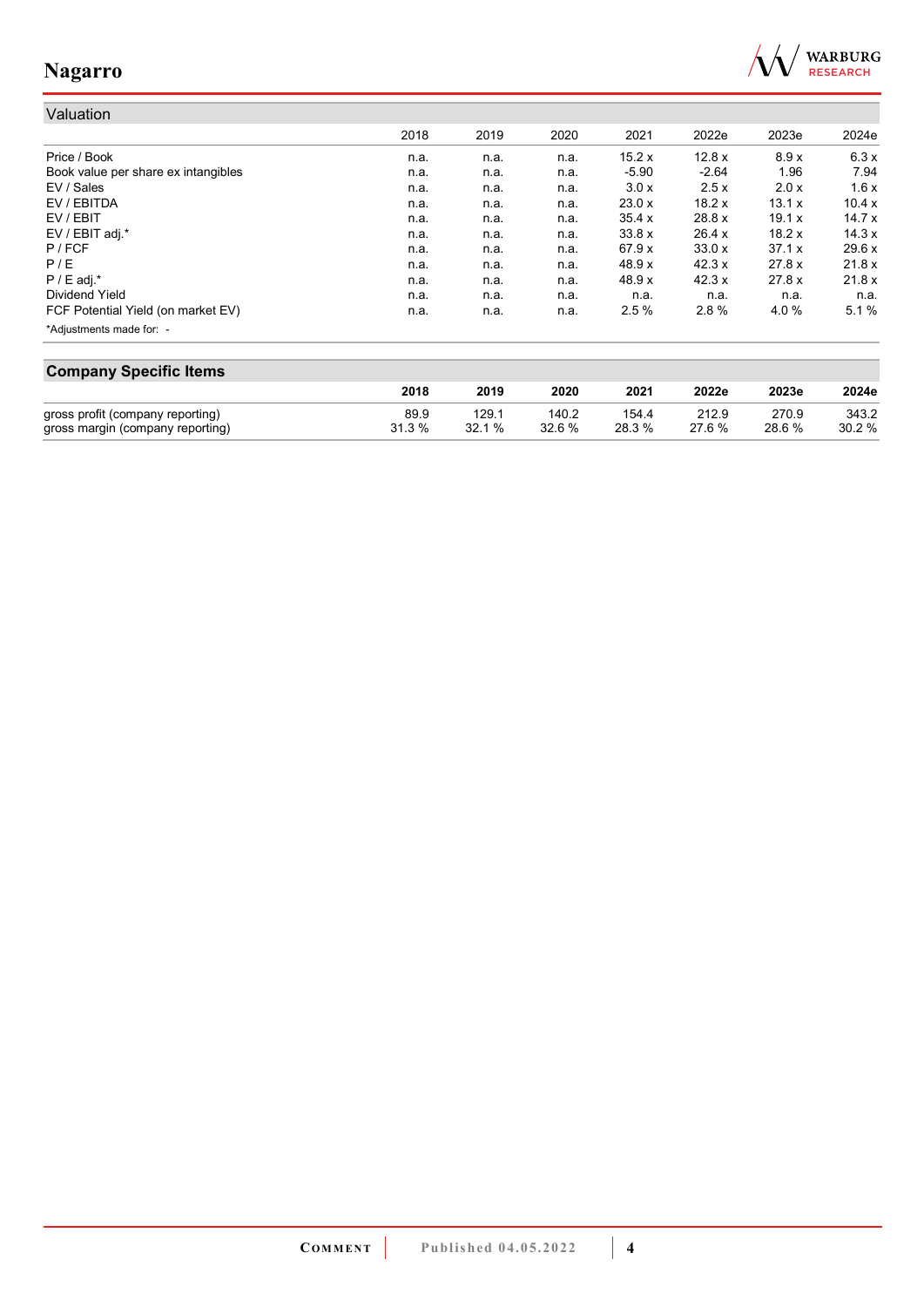



| In EUR <sub>m</sub>                              | 2018  | 2019  | 2020  | 2021  | 2022e | 2023e | 2024e   |
|--------------------------------------------------|-------|-------|-------|-------|-------|-------|---------|
| <b>Sales</b>                                     | 287.3 | 402.4 | 430.4 | 546.0 | 770.0 | 947.1 | 1,136.5 |
| Change Sales yoy                                 | 36.5% | 40.1% | 6.9%  | 26.9% | 41.0% | 23.0% | 20.0%   |
| Increase / decrease in inventory                 | 0.0   | 0.0   | 0.0   | 0.0   | 0.0   | 0.0   | 0.0     |
| Own work capitalised                             | 0.5   | 0.9   | 0.3   | 0.2   | 1.5   | 1.9   | 2.2     |
| Material expenses                                | 39.9  | 49.1  | 49.2  | 59.1  | 87.8  | 107.0 | 133.0   |
| Personnel expenses                               | 179.8 | 254.7 | 271.7 | 373.0 | 500.5 | 603.3 | 710.3   |
| Other operating income                           | 2.4   | 12.7  | 11.6  | 14.8  | 7.0   | 8.0   | 9.0     |
| Other operating expenses                         | 37.4  | 49.8  | 53.3  | 55.5  | 80.9  | 99.4  | 125.0   |
| Unfrequent items                                 | 0.0   | 0.0   | 0.0   | 0.0   | 0.0   | 0.0   | 0.0     |
| <b>EBITDA</b>                                    | 32.3  | 61.6  | 66.2  | 70.3  | 104.4 | 141.7 | 173.4   |
| Margin                                           | 11.2% | 153%  | 15.4% | 12.9% | 13.6% | 15.0% | 153%    |
| Depreciation of fixed assets                     | 10.4  | 15.7  | 16.9  | 19.9  | 31.7  | 39.0  | 46.8    |
| <b>EBITA</b>                                     | 21.9  | 45.9  | 49.3  | 50.3  | 72.7  | 102.7 | 126.6   |
| Amortisation of intangible assets                | 3.3   | 3.5   | 4.7   | 4.7   | 6.5   | 5.6   | 4.7     |
| Goodwill amortisation                            | 0.0   | 0.0   | 0.0   | 0.0   | 0.0   | 0.0   | 0.0     |
| <b>EBIT</b>                                      | 18.6  | 42.4  | 44.5  | 45.7  | 66.2  | 97.1  | 121.9   |
| Margin                                           | 6.5%  | 10.5% | 10.3% | 8.4%  | 8.6%  | 10.3% | 10.7%   |
| EBIT adj.                                        | 20.8  | 45.4  | 48.0  | 47.8  | 72.2  | 102.1 | 125.9   |
| Interest income                                  | 0.5   | 0.2   | 0.5   | 0.4   | 0.2   | 0.2   | 0.2     |
| Interest expenses                                | 4.6   | 5.5   | 7.3   | 7.8   | 7.0   | 7.0   | 7.0     |
| Other financial income (loss)                    | 0.0   | 0.0   | 0.0   | 0.0   | 0.0   | 0.0   | 0.0     |
| <b>EBT</b>                                       | 14.4  | 37.2  | 37.7  | 38.2  | 59.4  | 90.3  | 115.1   |
| Margin                                           | 5.0%  | 9.2%  | 8.8%  | 7.0%  | 7.7%  | 9.5%  | 10.1%   |
| <b>Total taxes</b>                               | 6.2   | 6.8   | 13.4  | 8.2   | 16.6  | 25.3  | 32.2    |
| Net income from continuing operations            | 8.2   | 30.4  | 24.4  | 30.0  | 42.7  | 65.0  | 82.9    |
| Income from discontinued operations (net of tax) | 0.0   | 0.0   | 0.0   | 0.0   | 0.0   | 0.0   | 0.0     |
| Net income before minorities                     | 8.2   | 30.4  | 24.4  | 30.0  | 42.7  | 65.0  | 82.9    |
| Minority interest                                | 1.3   | 4.9   | 5.9   | 0.0   | 0.0   | 0.0   | 0.0     |
| <b>Net income</b>                                | 6.9   | 25.5  | 18.4  | 30.0  | 42.7  | 65.0  | 82.9    |
| Margin                                           | 2.4%  | 6.3%  | 4.3%  | 5.5%  | 5.6%  | 6.9%  | 7.3%    |
| Number of shares, average                        | n.a.  | n.a.  | n.a.  | 12.0  | 13.9  | 13.9  | 13.9    |
| <b>EPS</b>                                       | n.a.  | n.a.  | n.a.  | 2.51  | 3.08  | 4.69  | 5.97    |
| EPS adj.                                         | n.a.  | n.a.  | n.a.  | 2.51  | 3.08  | 4.69  | 5.97    |
| *Adjustments made for:                           |       |       |       |       |       |       |         |

**Guidance: 2022: revenue: EUR 770m; adj. EBITDA margin: approx. 14%**

### **Financial Ratios**

|                               | 2018   | 2019   | 2020   | 2021   | 2022e  | 2023e   | 2024e   |  |
|-------------------------------|--------|--------|--------|--------|--------|---------|---------|--|
| Total Operating Costs / Sales | 88.9%  | 84.9 % | 84.7 % | 87.2 % | 86.6 % | 85.2 %  | 84.9 %  |  |
| Operating Leverage            | 1.8x   | 3.2x   | 0.7x   | 0.1 x  | 1.1x   | 2.0x    | 1.3x    |  |
| EBITDA / Interest expenses    | 7.0x   | 11.2 x | 9.1x   | 9.0 x  | 14.9x  | 20.2 x  | 24.8 x  |  |
| Tax rate (EBT)                | 43.3 % | 18.2 % | 35.5%  | 21.5%  | 28.0 % | 28.0%   | 28.0%   |  |
| Dividend Payout Ratio         | n.a.   | n.a.   | n.a.   | 0.0%   | 0.0%   | $0.0\%$ | $0.0\%$ |  |
| Sales per Employee            | n.a.   | n.a.   | n.a.   | n.a.   | n.a.   | n.a.    | n.a.    |  |

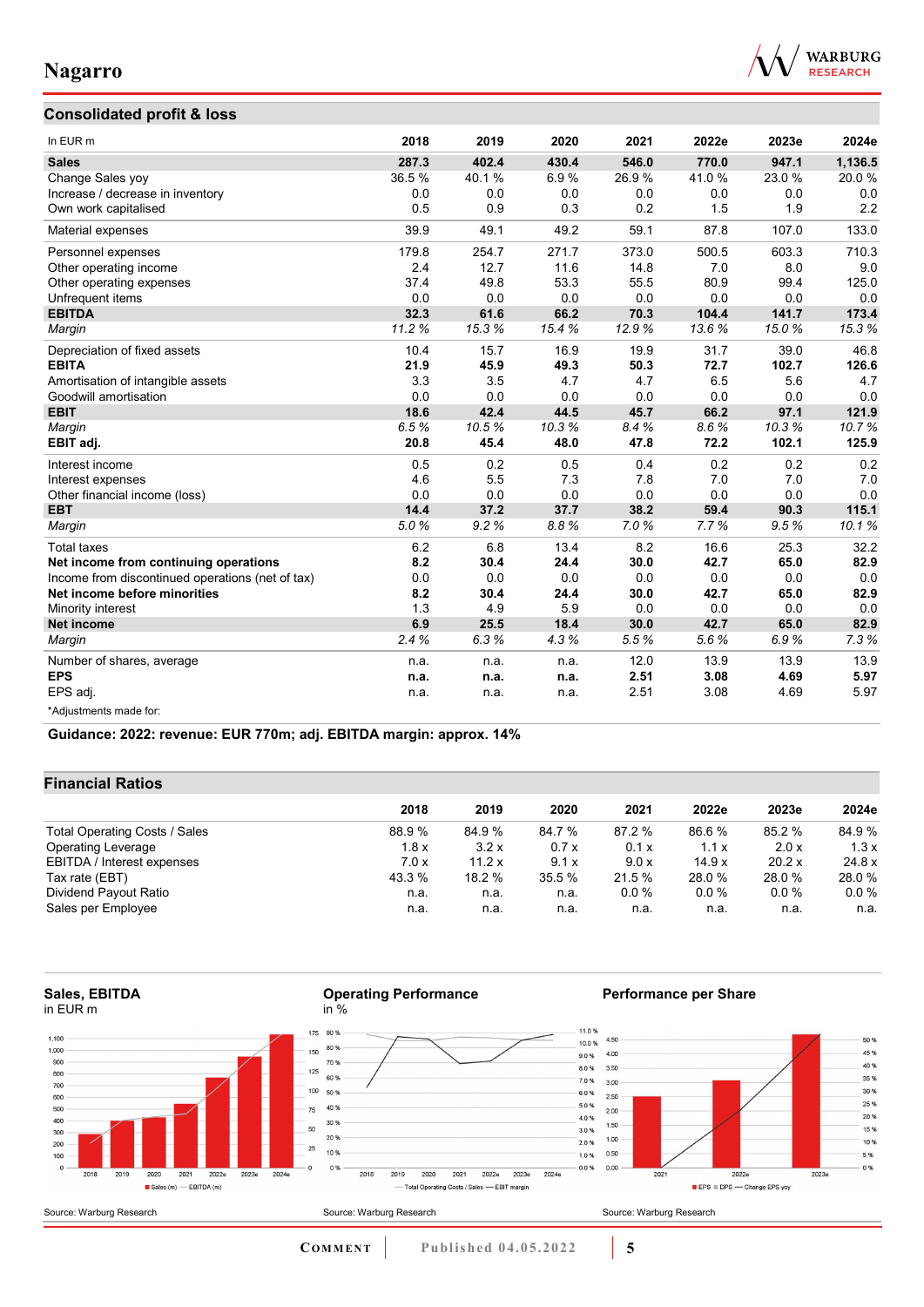## **Consolidated balance sheet**

Book value per share ex intangibles



| In EUR m                                                | 2018    | 2019    | 2020    | 2021    | 2022e  | 2023e  | 2024e   |
|---------------------------------------------------------|---------|---------|---------|---------|--------|--------|---------|
| <b>Assets</b>                                           |         |         |         |         |        |        |         |
| Goodwill and other intangible assets                    | 107.7   | 111.4   | 106.9   | 178.7   | 177.9  | 177.2  | 176.6   |
| thereof other intangible assets                         | 10.2    | 9.0     | 11.0    | 15.3    | 14.5   | 13.8   | 13.2    |
| thereof Goodwill                                        | 97.5    | 102.4   | 95.9    | 163.4   | 163.4  | 163.4  | 163.4   |
| Property, plant and equipment                           | 6.7     | 7.2     | 6.4     | 11.1    | 11.8   | 12.6   | 13.6    |
| Financial assets                                        | 3.4     | 2.7     | 3.0     | 3.7     | 3.7    | 3.7    | 3.7     |
| Other long-term assets                                  | 47.3    | 54.9    | 51.7    | 59.3    | 84.5   | 104.8  | 126.6   |
| <b>Fixed assets</b>                                     | 165.0   | 176.2   | 168.0   | 253.0   | 277.9  | 298.3  | 320.4   |
| Inventories                                             | 0.1     | 0.0     | 0.1     | 0.3     | 0.2    | 0.3    | 0.4     |
| Accounts receivable                                     | 75.0    | 80.3    | 73.9    | 103.3   | 139.2  | 176.4  | 218.0   |
| Liquid assets                                           | 27.9    | 43.8    | 107.7   | 106.6   | 123.2  | 169.9  | 231.0   |
| Other short-term assets                                 | 29.1    | 41.7    | 37.1    | 61.7    | 47.5   | 52.0   | 59.0    |
| <b>Current assets</b>                                   | 132.1   | 165.8   | 218.8   | 271.9   | 310.1  | 398.6  | 508.4   |
| <b>Total Assets</b>                                     | 297.1   | 342.0   | 386.8   | 524.9   | 587.9  | 697.0  | 828.8   |
| Liabilities and shareholders' equity                    |         |         |         |         |        |        |         |
| Shareholders' equity                                    | 74.5    | 50.2    | 43.8    | 96.8    | 141.2  | 204.3  | 286.7   |
| Minority interest                                       | 14.4    | 9.7     | 2.7     | 0.0     | 3.0    | 4.0    | 5.0     |
| <b>Total equity</b>                                     | 88.9    | 59.9    | 46.5    | 96.8    | 144.2  | 208.3  | 291.7   |
| Provisions                                              | 20.9    | 25.5    | 33.2    | 45.3    | 37.0   | 40.0   | 43.0    |
| thereof provisions for pensions and similar obligations | 3.2     | 4.4     | 6.0     | 10.1    | 7.0    | 8.0    | 9.0     |
| Financial liabilities (total)                           | 92.1    | 125.3   | 189.5   | 246.1   | 209.9  | 209.9  | 209.9   |
| Short-term financial liabilities                        | 5.7     | 5.3     | 14.4    | 23.8    | 23.8   | 23.8   | 23.8    |
| Accounts payable                                        | 17.4    | 16.1    | 22.2    | 18.5    | 40.1   | 49.3   | 59.2    |
| Other liabilities                                       | 77.8    | 115.1   | 95.4    | 118.2   | 156.7  | 189.5  | 225.0   |
| <b>Liabilities</b>                                      | 208.2   | 282.0   | 340.3   | 428.0   | 443.7  | 488.7  | 537.1   |
| Total liabilities and shareholders' equity              | 297.1   | 342.0   | 386.8   | 524.9   | 587.9  | 697.0  | 828.8   |
| <b>Financial Ratios</b>                                 |         |         |         |         |        |        |         |
|                                                         | 2018    | 2019    | 2020    | 2021    | 2022e  | 2023e  | 2024e   |
| <b>Efficiency of Capital Employment</b>                 |         |         |         |         |        |        |         |
| <b>Operating Assets Turnover</b>                        | 4.8x    | 6.3x    | 8.8 x   | 6.3x    | 8.4x   | 8.1x   | 7.9x    |
| <b>Capital Employed Turnover</b>                        | 1.8x    | 2.8x    | 3.2x    | 2.2x    | 3.2x   | 3.7x   | 4.1x    |
| <b>ROA</b>                                              | 4.2%    | 14.5 %  | 11.0 %  | 11.9 %  | 15.4 % | 21.8%  | 25.9%   |
| <b>Return on Capital</b>                                |         |         |         |         |        |        |         |
| ROCE (NOPAT)                                            | 8.9%    | 23.0%   | 20.5%   | 18.8%   | 19.7 % | 28.3%  | 32.8%   |
| <b>ROE</b>                                              | 13.4 %  | 40.8%   | 39.2 %  | 42.7 %  | 35.9%  | 37.7 % | 33.8%   |
| Adj. ROE                                                | 13.4 %  | 40.8%   | 39.2 %  | 42.7 %  | 35.9%  | 37.7 % | 33.8%   |
| <b>Balance sheet quality</b>                            |         |         |         |         |        |        |         |
| Net Debt                                                | 67.4    | 86.0    | 87.8    | 149.7   | 93.7   | 47.9   | $-12.1$ |
| <b>Net Financial Debt</b>                               | 64.2    | 81.6    | 81.8    | 139.5   | 86.7   | 39.9   | $-21.1$ |
| Net Gearing                                             | 75.8%   | 143.4 % | 188.7%  | 154.6 % | 65.0%  | 23.0%  | $-4.2%$ |
| Net Fin. Debt / EBITDA                                  | 198.8 % | 132.4 % | 123.6 % | 198.6 % | 83.1 % | 28.2%  | n.a.    |
| Book Value / Share                                      | n.a.    | n.a.    | n.a.    | 7.0     | 10.2   | 14.7   | 20.7    |



Book Value / Share n.a. n.a. n.a. 7.0 10.2 14.7 20.7

**COMMENT** Published 04.05.2022 **6**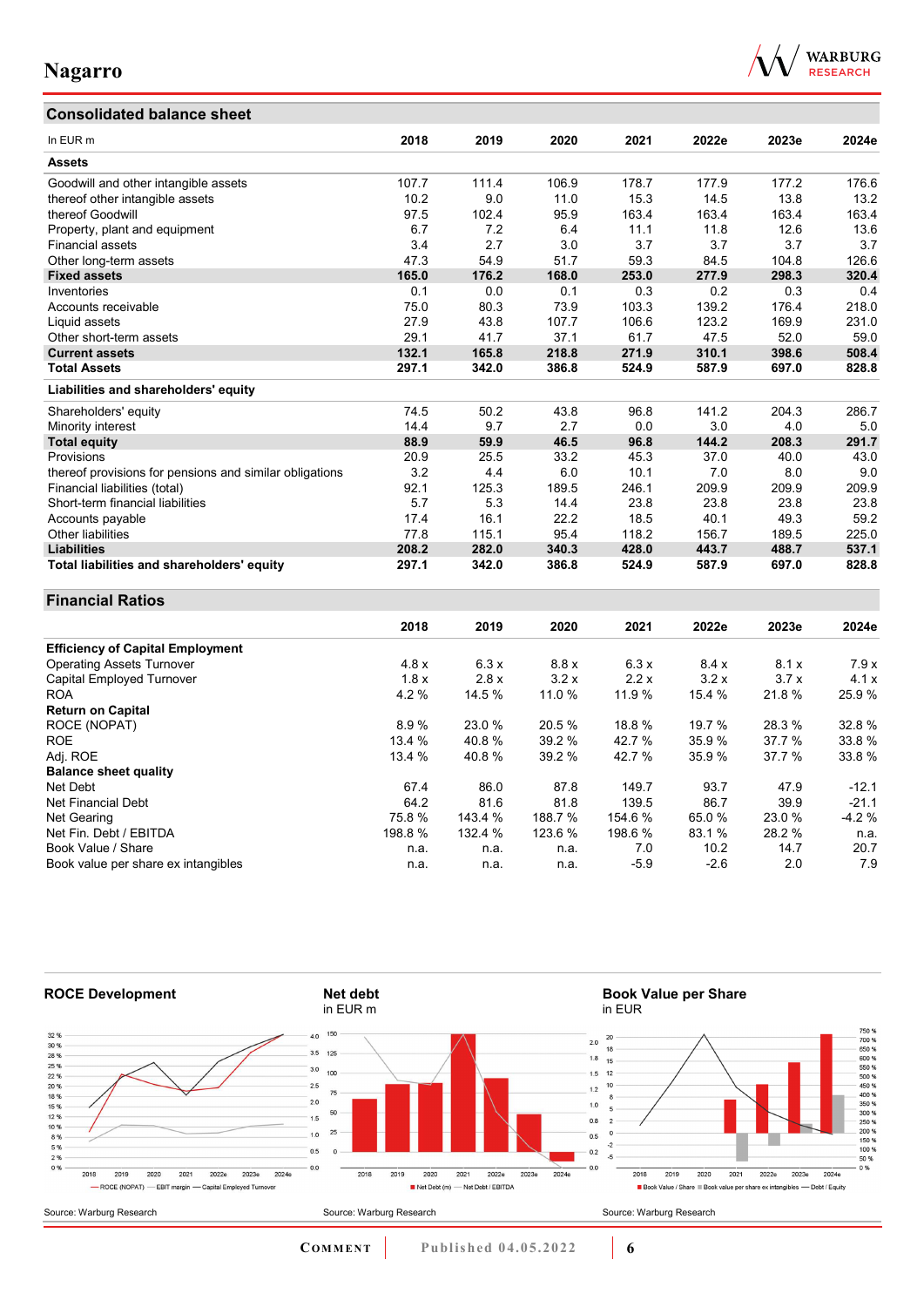### **Consolidated cash flow statement**



| In EUR m                                               | 2018    | 2019    | 2020    | 2021    | 2022e   | 2023e   | 2024e   |
|--------------------------------------------------------|---------|---------|---------|---------|---------|---------|---------|
| Net income                                             | 8.2     | 30.4    | 24.4    | 30.0    | 42.7    | 65.0    | 82.9    |
| Depreciation of fixed assets                           | 10.4    | 15.7    | 16.9    | 19.9    | 31.7    | 39.0    | 46.8    |
| Amortisation of goodwill                               | 0.0     | 0.0     | 0.0     | 0.0     | 0.0     | 0.0     | 0.0     |
| Amortisation of intangible assets                      | 3.3     | 3.5     | 4.7     | 4.7     | 6.5     | 5.6     | 4.7     |
| Increase/decrease in long-term provisions              | 0.6     | 0.4     | 1.2     | 1.3     | $-3.1$  | 1.0     | 1.0     |
| Other non-cash income and expenses                     | 3.1     | $-2.9$  | 6.6     | 8.7     | 0.0     | 0.0     | 0.0     |
| Cash Flow before NWC change                            | 25.6    | 47.1    | 53.8    | 64.5    | 77.8    | 110.6   | 135.4   |
| Increase / decrease in inventory                       | 0.0     | 0.0     | 0.0     | 0.0     | 0.0     | 0.0     | 0.0     |
| Increase / decrease in accounts receivable             | 0.0     | 0.0     | 0.0     | 0.0     | 0.0     | 0.0     | 0.0     |
| Increase / decrease in accounts payable                | 0.0     | 0.0     | 0.0     | 0.0     | 0.0     | 0.0     | 0.0     |
| Increase / decrease in other working capital positions | $-17.0$ | $-6.3$  | 18.4    | $-20.6$ | 10.7    | $-20.6$ | $-25.0$ |
| Increase / decrease in working capital (total)         | $-17.0$ | $-6.3$  | 18.4    | $-20.6$ | 10.7    | $-20.6$ | $-25.0$ |
| Net cash provided by operating activities [1]          | 8.6     | 40.9    | 72.2    | 44.0    | 88.5    | 90.1    | 110.4   |
| Investments in intangible assets                       | 0.0     | $-1.3$  | $-1.0$  | $-0.8$  | $-1.3$  | $-1.5$  | $-1.6$  |
| Investments in property, plant and equipment           | $-2.7$  | $-1.8$  | $-2.6$  | $-1.9$  | $-4.6$  | $-5.7$  | $-6.8$  |
| Payments for acquisitions                              | 5.0     | $-2.9$  | $-7.8$  | $-50.1$ | $-2.0$  | $-2.0$  | 0.0     |
| <b>Financial investments</b>                           | 0.4     | $-2.5$  | 1.2     | 0.0     | 0.0     | 0.0     | 0.0     |
| Income from asset disposals                            | 0.0     | 0.4     | 0.1     | 0.0     | 0.0     | 0.0     | 0.0     |
| Net cash provided by investing activities [2]          | 2.7     | $-8.0$  | $-10.1$ | $-52.8$ | $-7.9$  | $-9.2$  | $-8.4$  |
| Change in financial liabilities                        | 4.3     | $-3.3$  | 23.9    | 18.2    | $-36.3$ | 0.0     | 0.0     |
| Dividends paid                                         | 0.0     | 0.0     | 0.0     | 0.0     | 0.0     | 0.0     | 0.0     |
| Purchase of own shares                                 | 0.0     | 0.0     | 0.0     | 0.0     | 0.0     | 0.0     | 0.0     |
| Capital measures                                       | 0.0     | 0.0     | 0.1     | 6.1     | 0.0     | 0.0     | 0.0     |
| Other                                                  | $-8.1$  | $-13.8$ | $-17.5$ | $-24.2$ | $-27.7$ | $-34.1$ | $-40.9$ |
| Net cash provided by financing activities [3]          | $-3.9$  | $-17.1$ | 6.5     | 0.0     | $-64.0$ | $-34.1$ | $-40.9$ |
| Change in liquid funds [1]+[2]+[3]                     | 7.5     | 15.7    | 68.6    | $-8.8$  | 16.6    | 46.8    | 61.1    |
| Effects of exchange-rate changes on cash               | 0.4     | 0.4     | $-1.4$  | 0.6     | 0.0     | 0.0     | 0.0     |
| Cash and cash equivalent at end of period              | 24.4    | 44.0    | 110.9   | 99.6    | 123.2   | 169.9   | 231.0   |

### **Financial Ratios**

|                                      | 2018      | 2019     | 2020     | 2021    | 2022e    | 2023e   | 2024e   |
|--------------------------------------|-----------|----------|----------|---------|----------|---------|---------|
| <b>Cash Flow</b>                     |           |          |          |         |          |         |         |
| <b>FCF</b>                           | $-3.9$    | 22.8     | 51.0     | 21.6    | 54.9     | 48.8    | 61.1    |
| Free Cash Flow / Sales               | $-1.3%$   | 5.7%     | 11.9 %   | 4.0%    | 7.1%     | 5.1%    | 5.4%    |
| Free Cash Flow Potential             | 23.4      | 36.8     | 31.6     | 39.7    | 54.1     | 75.1    | 91.8    |
| Free Cash Flow / Net Profit          | $-56.5%$  | 89.4 %   | 276.6%   | 72.1 %  | 128.3 %  | 75.0%   | 73.7 %  |
| Interest Received / Avg. Cash        | 2.1%      | 0.6%     | 0.7%     | 0.4%    | $0.2 \%$ | 0.1%    | 0.1%    |
| Interest Paid / Avg. Debt            | 6.0%      | 5.0%     | 4.6%     | 3.6%    | 3.1%     | 3.3%    | 3.3%    |
| <b>Management of Funds</b>           |           |          |          |         |          |         |         |
| Investment ratio                     | 0.9%      | 0.8%     | 0.8%     | 0.5%    | 0.8%     | 0.8%    | 0.7%    |
| Maint. Capex / Sales                 | 0.9%      | 0.8%     | $0.8 \%$ | 0.5%    | 0.8%     | 0.8%    | 0.7%    |
| Capex / Dep                          | 19.4 %    | 16.1 %   | 16.5 %   | 10.9 %  | 15.5 %   | 16.1 %  | 16.4 %  |
| Avg. Working Capital / Sales         | 15.5 %    | 13.6 %   | 11.5 %   | 10.8 %  | 10.1 %   | 9.7%    | 10.3 %  |
| Trade Debtors / Trade Creditors      | 431.9 %   | 500.3 %  | 332.8 %  | 559.6 % | 347.1 %  | 357.8 % | 368.2 % |
| <b>Inventory Turnover</b>            | 398.7 $x$ | 5452.4 x | 387.1 x  | 219.6 x | 438.9 x  | 356.7 x | 332.4 x |
| Receivables collection period (days) | 95        | 73       | 63       | 69      | 66       | 68      | 70      |
| Payables payment period (days)       | 159       | 119      | 165      | 114     | 167      | 168     | 162     |
| Cash conversion cycle (Days)         | $-106$    | -103     | -172     | $-102$  | -180     | $-180$  | $-169$  |





**Free Cash Flow Generation**

**COMMENT Published 04.05.2022 7** 

**Working Capital**

15 %

12 %

 $10%$ 

8%

5 %

 $2%$ 

 $0%$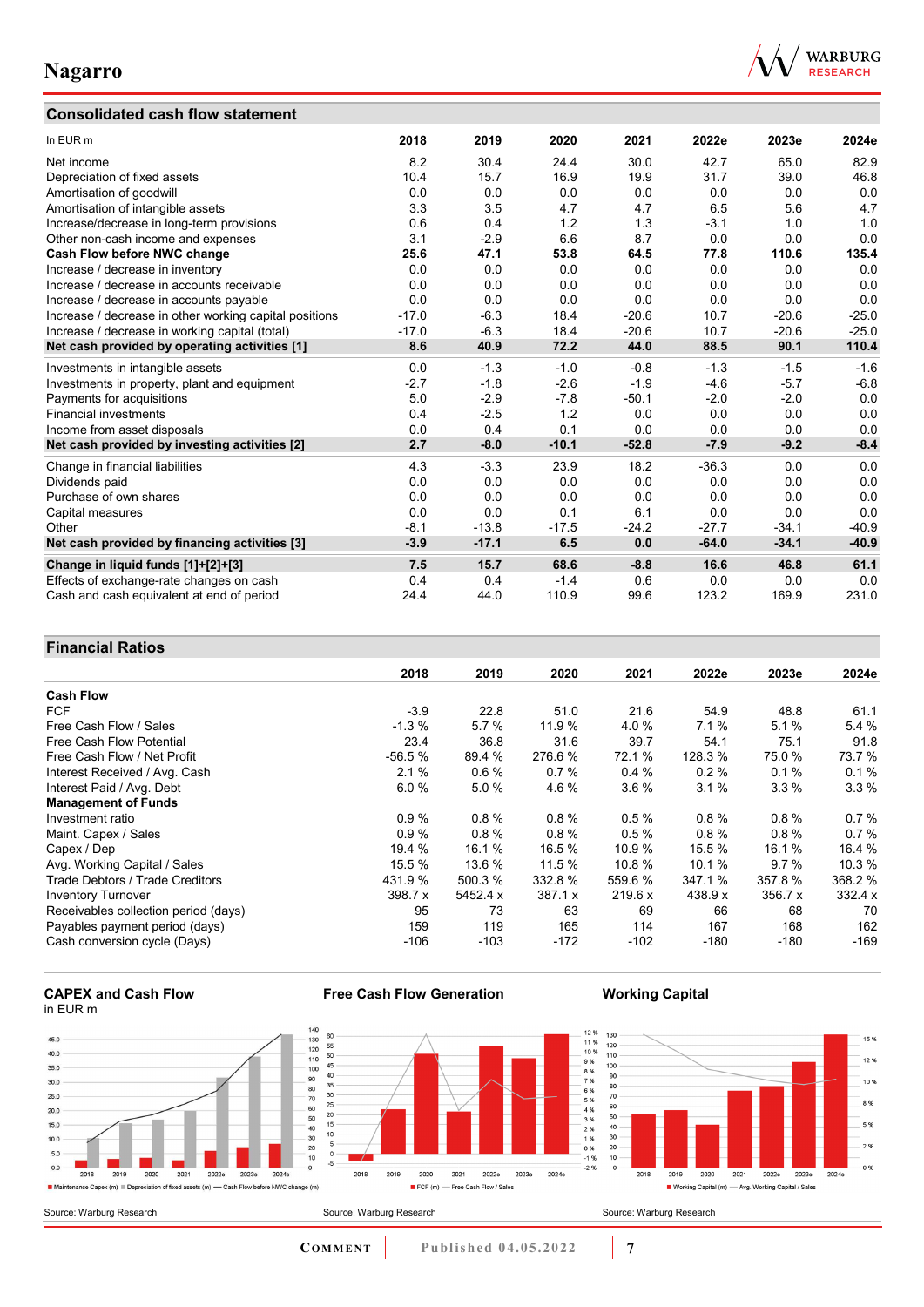

#### **LEGAL DISCLAIMER**

This research report ("investment recommendation") was prepared by the Warburg Research GmbH, a fully owned subsidiary of the M.M.Warburg & CO (AG & Co.) KGaA and is passed on by the M.M.Warburg & CO (AG & Co.) KGaA. It is intended solely for the recipient and may not be passed on to another company without their prior consent, regardless of whether the company is part of the same corporation or not. It contains selected information and does not purport to be complete. The investment recommendation is based on publicly available information and data ("information") believed to be accurate and complete. Warburg Research GmbH neither examines the information for accuracy and completeness, nor guarantees its accuracy and completeness. Possible errors or incompleteness of the information do not constitute grounds for liability of M.M.Warburg & CO (AG & Co.) KGaA or Warburg Research GmbH for damages of any kind whatsoever, and M.M.Warburg & CO (AG & Co.) KGaA and Warburg Research GmbH are not liable for indirect and/or direct and/or consequential damages. In particular, neither M.M.Warburg & CO (AG & Co.) KGaA nor Warburg Research GmbH are liable for the statements, plans or other details contained in these investment recommendations concerning the examined companies, their affiliated companies, strategies, economic situations, market and competitive situations, regulatory environment, etc. Although due care has been taken in compiling this investment recommendation, it cannot be excluded that it is incomplete or contains errors. M.M.Warburg & CO (AG & Co.) KGaA and Warburg Research GmbH, their shareholders and employees are not liable for the accuracy and completeness of the statements, estimations and the conclusions derived from the information contained in this investment recommendation. Provided a investment recommendation is being transmitted in connection with an existing contractual relationship, i.e. financial advisory or similar services, the liability of M.M.Warburg & CO (AG & Co.) KGaA and Warburg Research GmbH shall be restricted to gross negligence and wilful misconduct. In case of failure in essential tasks, M.M.Warburg & CO (AG & Co.) KGaA and Warburg Research GmbH are liable for normal negligence. In any case, the liability of M.M.Warburg & CO (AG & Co.) KGaA and Warburg Research GmbH is limited to typical, expectable damages. This investment recommendation does not constitute an offer or a solicitation of an offer for the purchase or sale of any security. Partners, directors or employees of M.M.Warburg & CO (AG & Co.) KGaA, Warburg Research GmbH or affiliated companies may serve in a position of responsibility, i.e. on the board of directors of companies mentioned in the report. Opinions expressed in this investment recommendation are subject to change without notice. All rights reserved.

#### **COPYRIGHT NOTICE**

This work including all its parts is protected by copyright. Any use beyond the limits provided by copyright law without permission is prohibited and punishable. This applies, in particular, to reproductions, translations, microfilming, and storage and processing on electronic media of the entire content or parts thereof.

#### **DISCLOSURE ACCORDING TO §85 OF THE GERMAN SECURITIES TRADING ACT (WPHG), MAR AND MIFID II INCL. COMMISSION DELEGATED REGULATION (EU) 2016/958 AND (EU) 2017/565**

The valuation underlying the investment recommendation for the company analysed here is based on generally accepted and widely used methods of fundamental analysis, such as e.g. DCF Model, Free Cash Flow Value Potential, NAV, Peer Group Comparison or Sum of the Parts Model (see also [http://www.mmwarburg.de/disclaimer/disclaimer.htm#Valuation\)](http://www.mmwarburg.de/disclaimer/disclaimer.htm#Valuation). The result of this fundamental valuation is modified to take into consideration the analyst's assessment as regards the expected development of investor sentiment and its impact on the share price.

Independent of the applied valuation methods, there is the risk that the price target will not be met, for instance because of unforeseen changes in demand for the company's products, changes in management, technology, economic development, interest rate development, operating and/or material costs, competitive pressure, supervisory law, exchange rate, tax rate etc. For investments in foreign markets and instruments there are further risks, generally based on exchange rate changes or changes in political and social conditions.

This commentary reflects the opinion of the relevant author at the point in time of its compilation. A change in the fundamental factors underlying the valuation can mean that the valuation is subsequently no longer accurate. Whether, or in what time frame, an update of this commentary follows is not determined in advance.

Additional internal and organisational arrangements to prevent or to deal with conflicts of interest have been implemented. Among these are the spatial separation of Warburg Research GmbH from M.M.Warburg & CO (AG & Co.) KGaA and the creation of areas of confidentiality. This prevents the exchange of information, which could form the basis of conflicts of interest for Warburg Research GmbH in terms of the analysed issuers or their financial instruments.

The analysts of Warburg Research GmbH do not receive a gratuity – directly or indirectly – from the investment banking activities of M.M.Warburg & CO (AG & Co.) KGaA or of any company within the Warburg-Group.

All prices of financial instruments given in this investment recommendation are the closing prices on the last stock-market trading day before the publication date stated, unless another point in time is explicitly stated.

M.M.Warburg & CO (AG & Co.) KGaA and Warburg Research GmbH are subject to the supervision of the Federal Financial Supervisory Authority, BaFin. M.M.Warburg & CO (AG & Co.) KGaA is additionally subject to the supervision of the European Central Bank (ECB).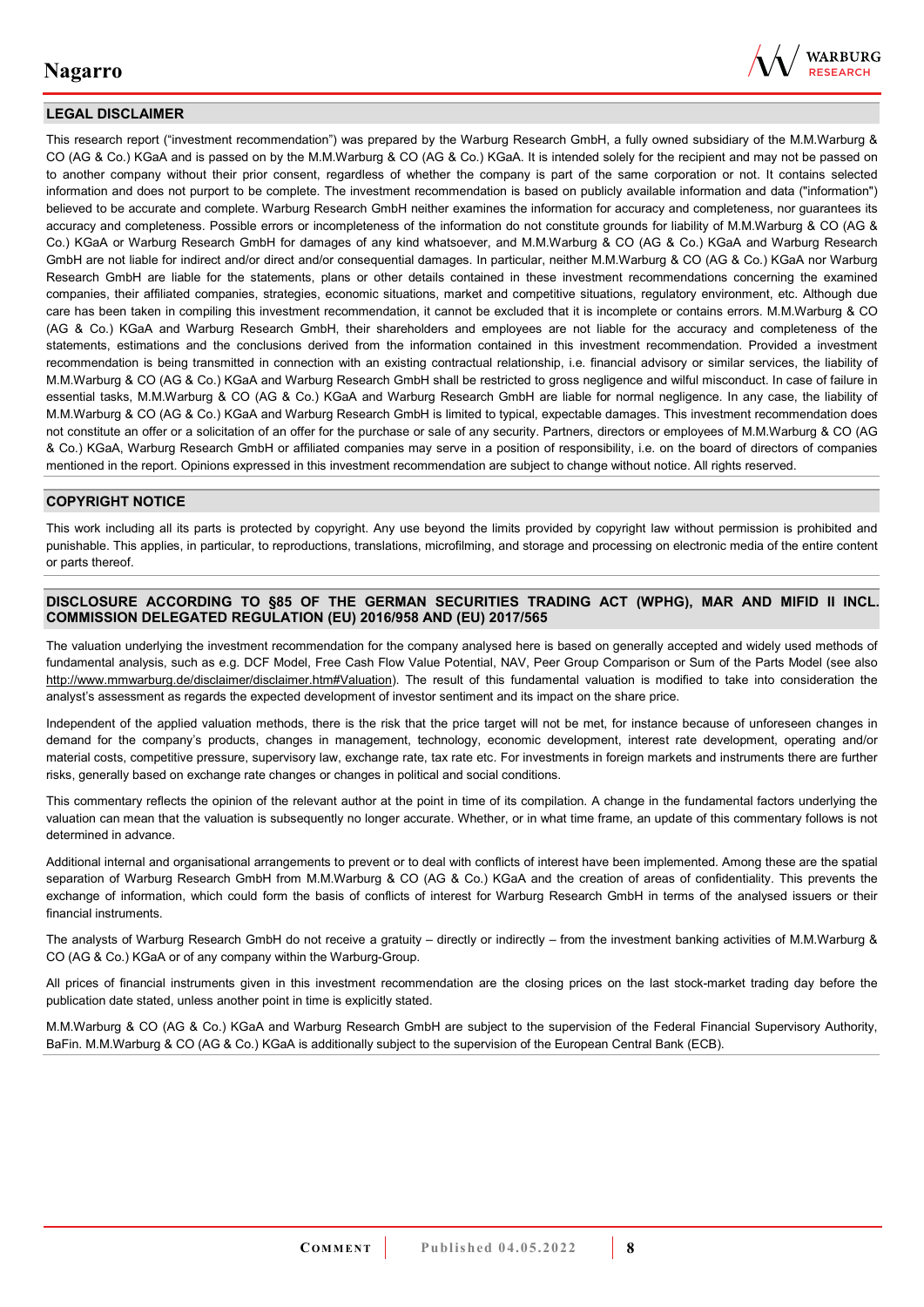

#### **SOURCES**

All **data and consensus estimates** have been obtained from FactSet except where stated otherwise.

The **Warburg ESG Risk Score** is based on information © 2020 MSCI ESG Research LLC. Reproduced by permission. Although Warburg Research's information providers, including without limitation, MSCI ESG Research LLC and its affiliates (the "ESG Parties"), obtain information (the "Information") from sources they consider reliable, none of the ESG Parties warrants or guarantees the originality, accuracy and/or completeness, of any data herein and expressly disclaim all express or implied warranties, including those of merchantability and fitness for a particular purpose. The Information may only be used for your internal use, may not be reproduced or redisseminated in any form and may not be used as a basis for, or a component, of any financial instruments or products indices. Further, none of the Information can in and of itself be used to determine which securities to buy or sell or when to buy or sell them. None of the ESG Parties shall have any liability for any errors or omissions in connection with any data herein, or any liability for any direct, indirect, special, punitive, consequential or any other damage (including lost profits) even if notified of the possibility.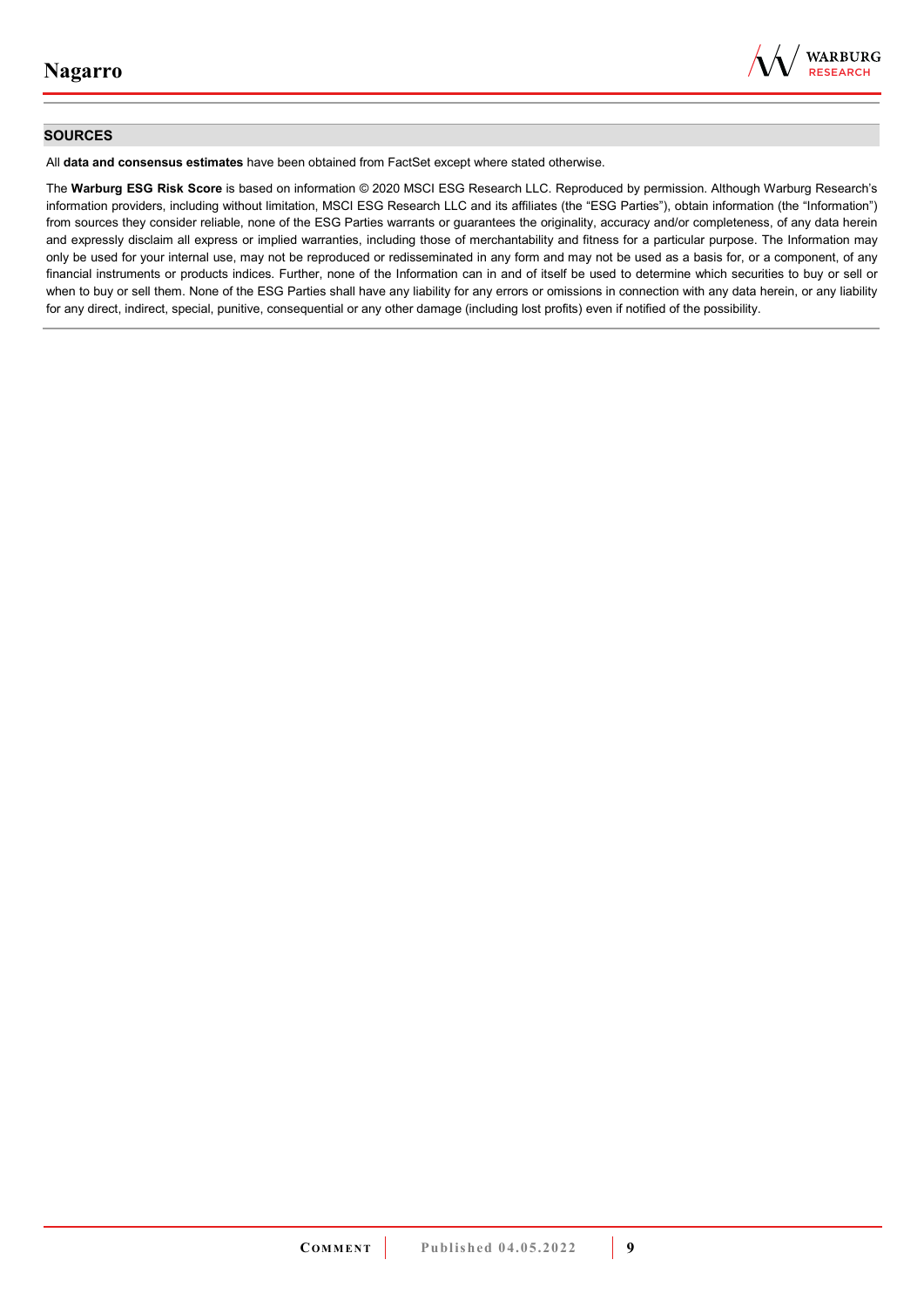

#### **Additional information for clients in the United States**

1. This research report (the "Report") is a product of Warburg Research GmbH, Germany, a fully owned subsidiary of M.M.Warburg & CO (AG & Co.)

KGaA, Germany (in the following collectively "Warburg"). Warburg is the employer of the research analyst(s), who have prepared the Report. The research analyst(s) reside outside the United States and are not associated persons of any U.S. regulated broker-dealer and therefore are not subject to the supervision of any U.S. regulated broker-dealer.

2. The Report is provided in the United States for distribution solely to "major U.S. institutional investors" under Rule 15a-6 of the U.S. Securities Exchange Act of 1934 by CIC.

3. CIC (Crédit Industriel et Commercial) and M.M. Warburg & CO have concluded a Research Distribution Agreement that gives CIC Market Solutions exclusive distribution in France, the US and Canada of the Warburg Research GmbH research product.

4. The research reports are distributed in the United States of America by CIC ("CIC") pursuant to a SEC Rule 15a-6 agreement with CIC Market Solutions Inc ("CICI"), a U.S. registered broker-dealer and a related company of CIC, and are distributed solely to persons who qualify as "Major U.S. Institutional Investors" as defined in SEC Rule 15a-6 under the Securities Exchange Act of 1934.

5. Any person who is not a Major U.S. Institutional Investor must not rely on this communication. The delivery of this research report to any person in the United States of America is not a recommendation to effect any transactions in the securities discussed herein, or an endorsement of any opinion expressed herein.

#### **Reference in accordance with section 85 of the German Securities Trading Act (WpHG) and Art. 20 MAR regarding possible conflicts of interest with companies analysed:**

- **-1-** Warburg Research, or an affiliated company, or an employee of one of these companies responsible for the compilation of the research, hold a **share of more than 5%** of the equity capital of the analysed company.
- **-2-**  Warburg Research, or an affiliated company, within the last twelve months participated in the **management of a consortium** for an issue in the course of a public offering of such financial instruments, which are, or the issuer of which is, the subject of the investment recommendation.
- **-3-** Companies affiliated with Warburg Research **manage financial instruments**, which are, or the issuers of which are, subject of the investment recommendation, in a market based on the provision of buy or sell contracts.

MMWB, Warburg Research, or an affiliated company, reached an agreement with the issuer to provide **investment banking and/or investment services** and the relevant agreement was in force in the last 12 months or there arose for this period, based on the relevant

- **-4**  agreement, the obligation to provide or to receive a service or compensation - provided that this disclosure does not result in the disclosure of confidential business information.
- **-5-** The company compiling the analysis or an affiliated company had reached an **agreement on the compilation of the investment recommendation** with the analysed company.
- **-6a-** Warburg Research, or an affiliated company, holds a **net long position of more than 0.5%** of the total issued share capital of the analysed company.
- **-6b-** Warburg Research, or an affiliated company, holds a **net short position of more than 0.5%** of the total issued share capital of the analysed company.
- **-6c-** The issuer holds shares of more than 5% of the total issued capital of Warburg Research or an affiliated company.
- **-7-** The company preparing the analysis as well as its affiliated companies and employees have **other important interests** in relation to the analysed company, such as, for example, the exercising of mandates at analysed companies.

| Company | <b>Disclosure</b> | Link to the historical price targets and rating changes (last 12 months) |
|---------|-------------------|--------------------------------------------------------------------------|
| Nagarro | 4.5               | http://www.mmwarburg.com/disclaimer/disclaimer_en/DE000A3H2200.htm       |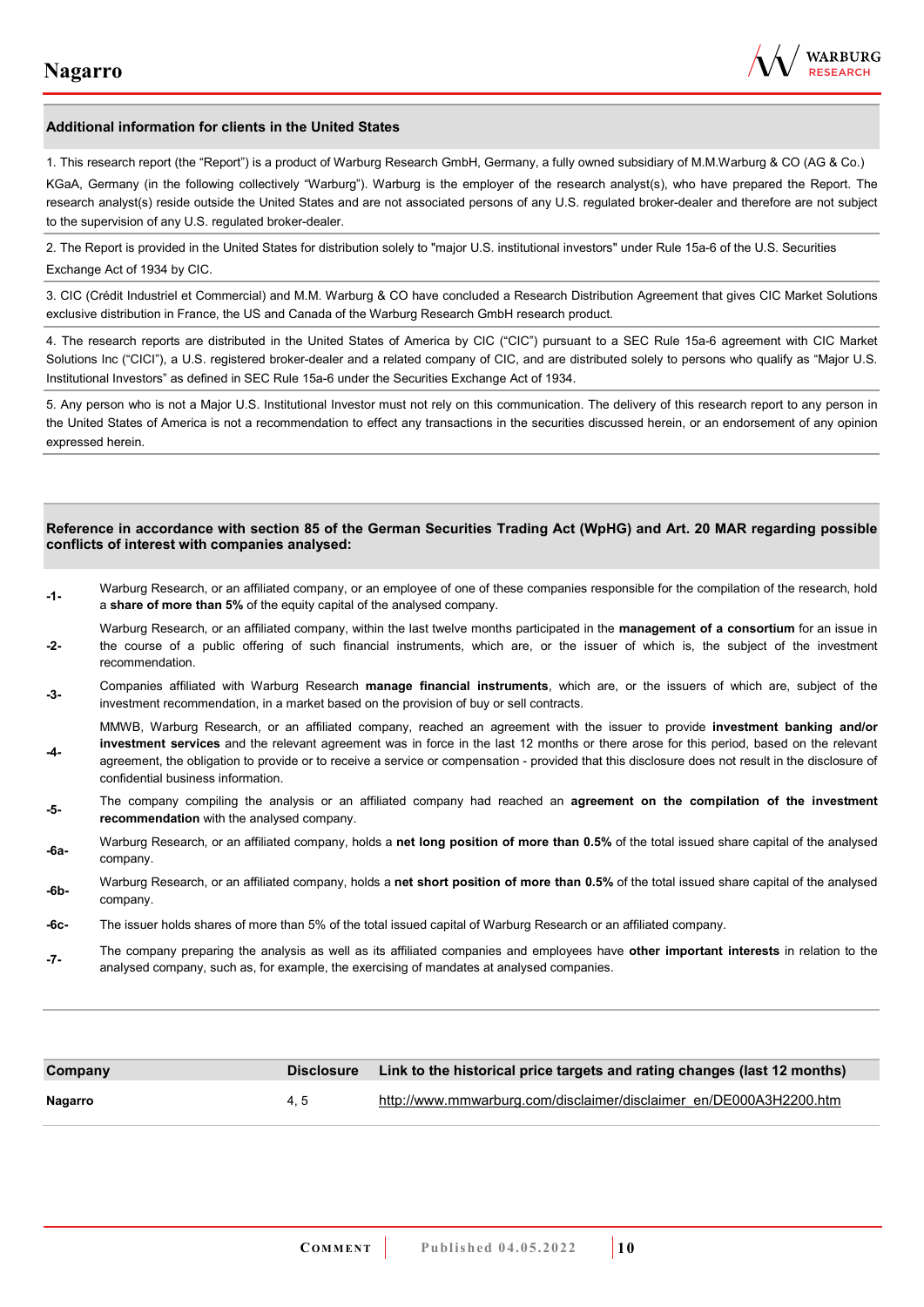

#### **INVESTMENT RECOMMENDATION**

Investment recommendation: expected direction of the share price development of the financial instrument up to the given price target in the opinion of the analyst who covers this financial instrument.

| -B-           | Buy:                     | The price of the analysed financial instrument is expected to rise over the next 12 months.                  |  |
|---------------|--------------------------|--------------------------------------------------------------------------------------------------------------|--|
| -H-<br>Hold:  |                          | The price of the analysed financial instrument is expected to remain mostly flat over the next 12<br>months. |  |
| -S-           | Sell:                    | The price of the analysed financial instrument is expected to fall over the next 12 months.                  |  |
| $\frac{1}{2}$ | <b>Rating suspended:</b> | The available information currently does not permit an evaluation of the company.                            |  |

#### **WARBURG RESEARCH GMBH – ANALYSED RESEARCH UNIVERSE BY RATING**

| Rating           | <b>Number of stocks</b> | % of Universe |
|------------------|-------------------------|---------------|
| Buy              | 171                     | 81            |
| Hold             | 35                      | 17            |
| Sell             | 3                       | -1            |
| Rating suspended | 2                       | 1             |
| <b>Total</b>     | 211                     | 100           |

#### **WARBURG RESEARCH GMBH – ANALYSED RESEARCH UNIVERSE BY RATING …**

**… taking into account only those companies which were provided with major investment services in the last twelve months.** 

| Rating           | <b>Number of stocks</b> | % of Universe |
|------------------|-------------------------|---------------|
| Buy              | 51                      | 86            |
| Hold             | 6                       | 10            |
| Sell             | 0                       | $\mathbf 0$   |
| Rating suspended | 2                       | 3             |
| Total            | 59                      | 100           |

#### **PRICE AND RATING HISTORY NAGARRO AS OF 04.05.2022**



Markings in the chart show rating changes by Warburg Research GmbH in the last 12 months. Every marking details the date and closing price on the day of the rating change.